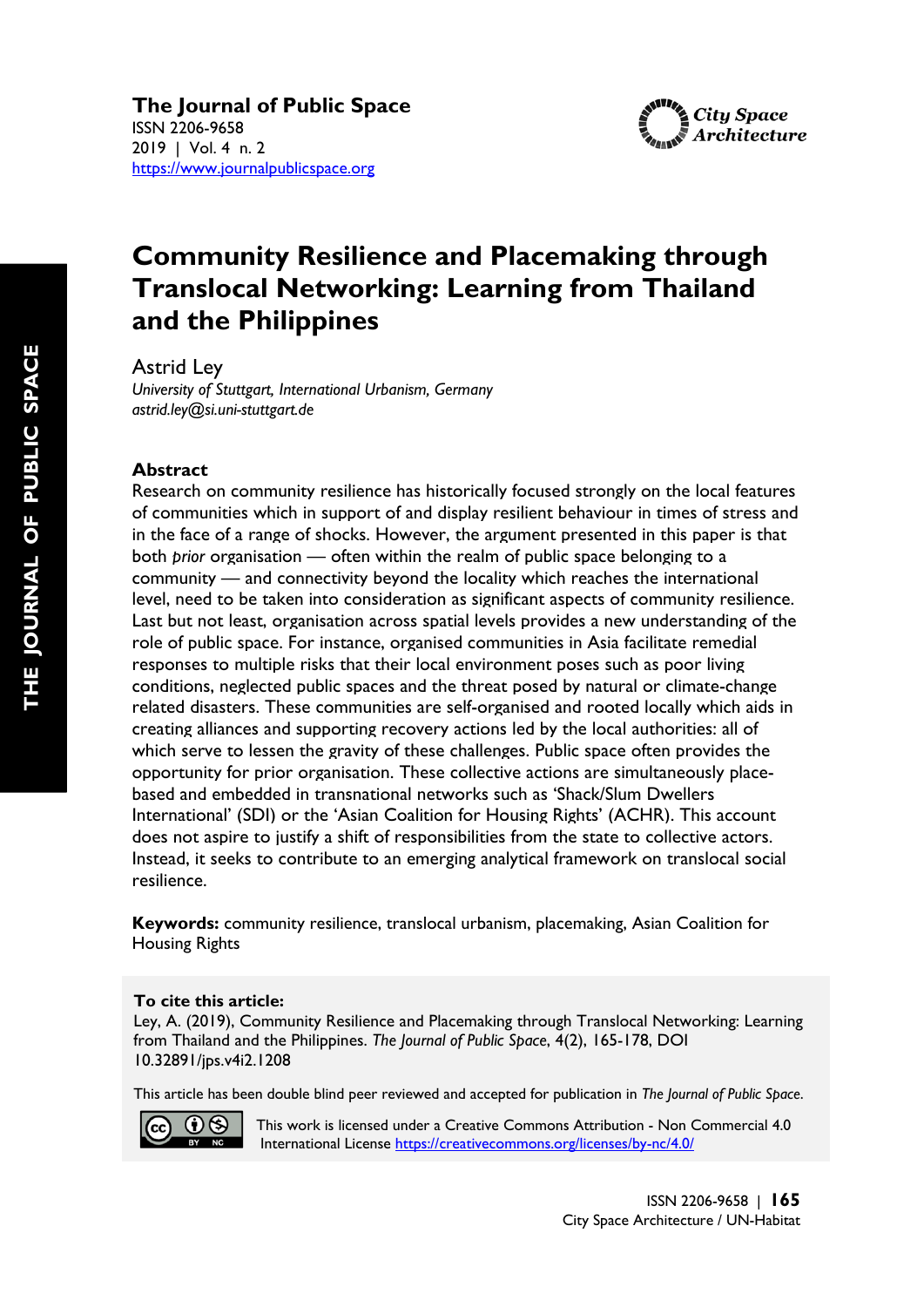## **Introduction**

Research on community resilience has historically focused strongly on the local features of communities which are in support of and display resilient behaviour (e.g. Cutter *et al,* 2008; Chaskin, 2007). "Community adaptation" and "adaptive capacities" are some key words and concepts in this regard that take local self-organisation and assets into account. At the core of these concepts is the fact that social forms of resilience are cornerstones for realising resilient communities and averting concepts that were predominantly reliant on more technical systems or physical infrastructure. Similarly, the discourse surrounding public space has expanded into the non-physical notion of public space, whereby spatial enablement of social contact is seen to improve the quality of urban life.

The aim of this article is not to repeat the critique which relies on a narrow focus upon physical aspects or to foster the increased recognition of the significance of social and community resilience. Instead, the paper builds on this argument and identifies shortcomings in the discourse pertaining to community resilience and public space. Moreover, the aim of this paper is to extend the notion of place-based community resilience by highlighting that in today's world locality is characterised by "connectivity". This also has implications for the understanding of public space and placemaking beyond local territories: thereby positing the emerging concept of translocal social resilience in migration studies as an important point of reference (Sakdapolrak *et al*, 2016). The underlying assumption is that communities which are organised on various levels are considerably more resilient than those that aren't as they are better equipped to cope with and adapt to the fallout resulting from a range of adverse situations and times of stress. Examples include but are not limited to natural disasters and hazards related to climate change. Moreover, networks of collective actors also present communities and individuals with the means to transform their livelihoods.

Translocal social networks and capacities can be found in migrant communities, but also in communities that have mobilised into networks beyond their locality, particularly around livelihood issues. Earlier studies on transnational urbanism (Smith 1998, Appadurai 1996, Krätke *et al* 2012) which include aspects of horizontal learning, peerto-peer support and mobilisation to collectively address injustice issues can collectively serve to inform the emerging concept of translocal social resilience. The paper will illustrate this with a case study on translocal and transnational community networks in Asia.

## **Social Resilience through Community Networks**

Resilience has gained prominence as a concept that addresses the various complex challenges of urbanisation (Meerow *et al*, 2016; Wamsler, 2014). Building resilience is a key aspect of global agendas such as the United Nations 2030 Agenda for Sustainable Development, and its Sustainable Development Goals (SDGs) and respective indicators that seek to measure "vulnerabilities" and "exposure" as well as the resilience capacity at a national level (Bahadur *et al*, 2015). Furthermore, the Habitat III process and the resulting New Urban Agenda (NUA) seek to operationalise the resilience agenda at city level. A series of issue papers on urban resilience, subsequently published by the UN, underlined that cities need to be understood as complex and dynamically adaptive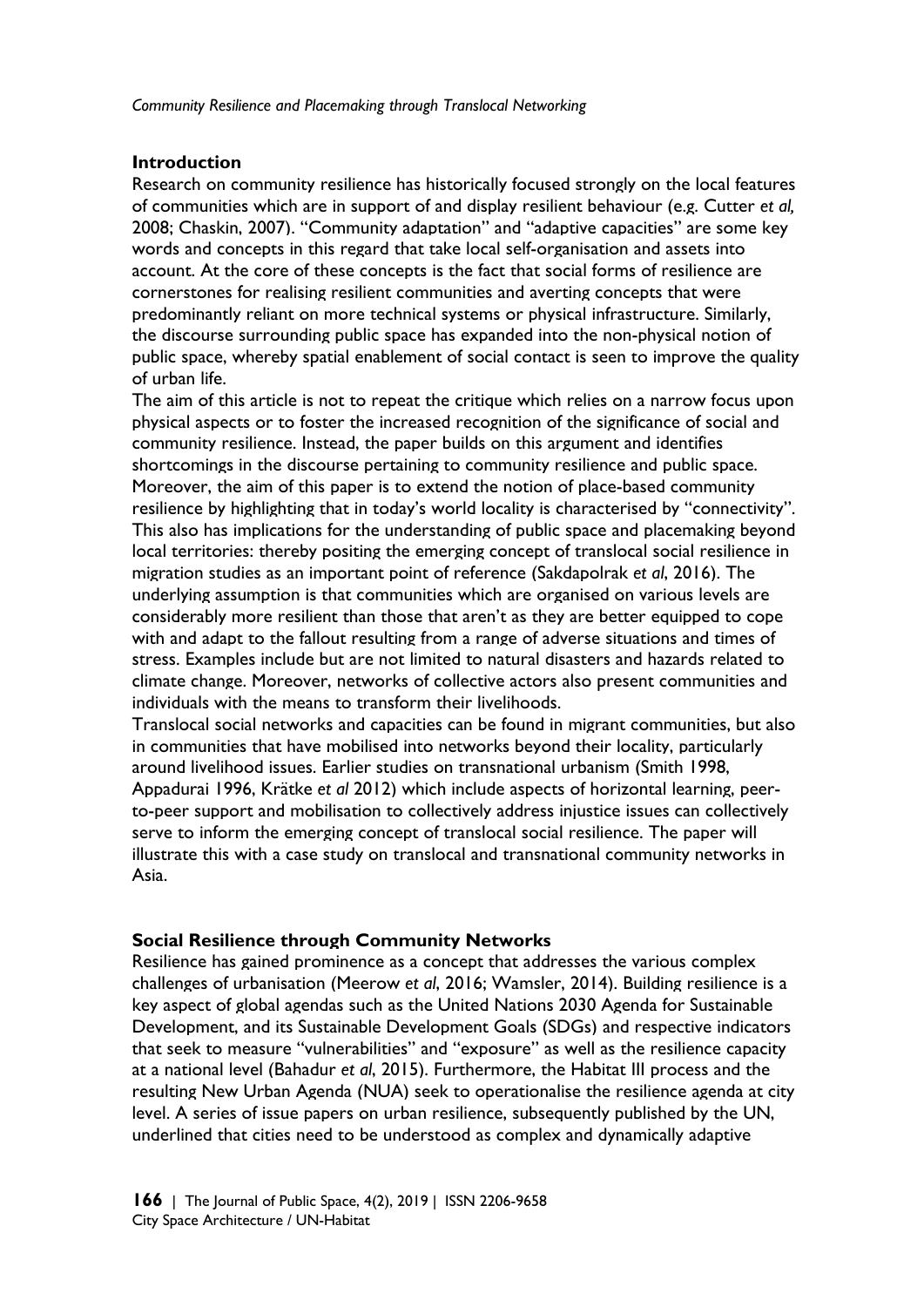systems and that therefore the interconnected nature of risks and effects in urban areas needs to be acknowledged (UN-Habitat, 2015).

However, the concept of resilience and the associated underlying definitions are rather vague and sometimes even partially contradictory. Some reduce it to post-disaster recovery (e.g. Campanella, 2016) while others view it as a comprehensive way to prepare for, mitigate and adapt to potential hazards (e.g. Bahadur *et al*, 2015). Furthermore, resilience is mostly associated with natural hazards and climate change. Even in the context of the Habitat III process urban resilience was limited to these aspects (see United Nations Task Team, 2015: 8). Other scholars suggest a broader understanding of underlying systems that need transformation in order to address inequality, vulnerabilities and the need to overcome barriers to develop adaptive capacities (Meerow *et al*, 2016: 46).

Unsurprisingly, the deriving actions depend on the underlying concept and as such are diverse. Nevertheless, disasters that have been occurring since the beginning of the 21st century have led to an increase in awareness surrounding the significance of social resilience on an individual, household and community level (Sherrieb *et al*, 2010; Moser and Stein, 2011; Walker and Salt, 2012; Satterthwaite, 2011). Social resilience is a people-centred concept which encompasses coping, adapting and the transformative capacities required to face the effects of a variety of shocks and times of stress (Keck and Sakdapolrak, 2013; McIan *et al*, 2014; Saja *et al*, 2018). Community resilience can be considered part of this conceptual framework particularly in relation to the notion of capacities and resources of *collective* actors. As aforementioned, research surrounding community resilience has historically been markedly focused on the local features of communities which support and display resilient behaviour (e.g. Cutter *et al*, 2008; Berkes and Ross, 2012; Chaskin, 2007). Place-based actors in local communities are recognised as installing a proactive mode of climate governance. This view has gained particular momentum against the backdrop of a growing recognition of the implementation deficit at a national, as well as a municipal state level — accompanied by the reality that climate change is directly impacting local communities (vulnerability). State actors are seen to be lacking in the ability to frame the risks or enforce the necessary related actions (Kropp and Türk, 2017).

Community resilience requires taking various factors into consideration that lie beyond mere physical attributes, such as social, economic or institutional conditions (Kwok *et al*, 2016). Some scholars argue that the concept of community resilience can be further informed by studying the adaptive capacities of informal settlement communities. The argument is that in this context there is a dynamic and continuous adaptation to changing conditions (Mendoza-Arroyo and Chelleri, 2017; Chaskin, 2007; Wilson, 2014).

The concept of community resilience raises critical aspects in the context of informality where new tensions, forms of exclusion and resistance emerge and the framing of community is often blurred and contested (Mulligan *et al*, 2016). Community resilience needs to be critically reviewed against sometimes conflicting rationalities within communities and between communities and other scales of governance. The adaptation strategy adopted by an individual or one part of the community could thereby lead to increased overall vulnerability: also known as "maladaptation" (Burton, 1997). Mendoza-Arroyo and Chelleri (2017) therefore suggest applying the concept as defined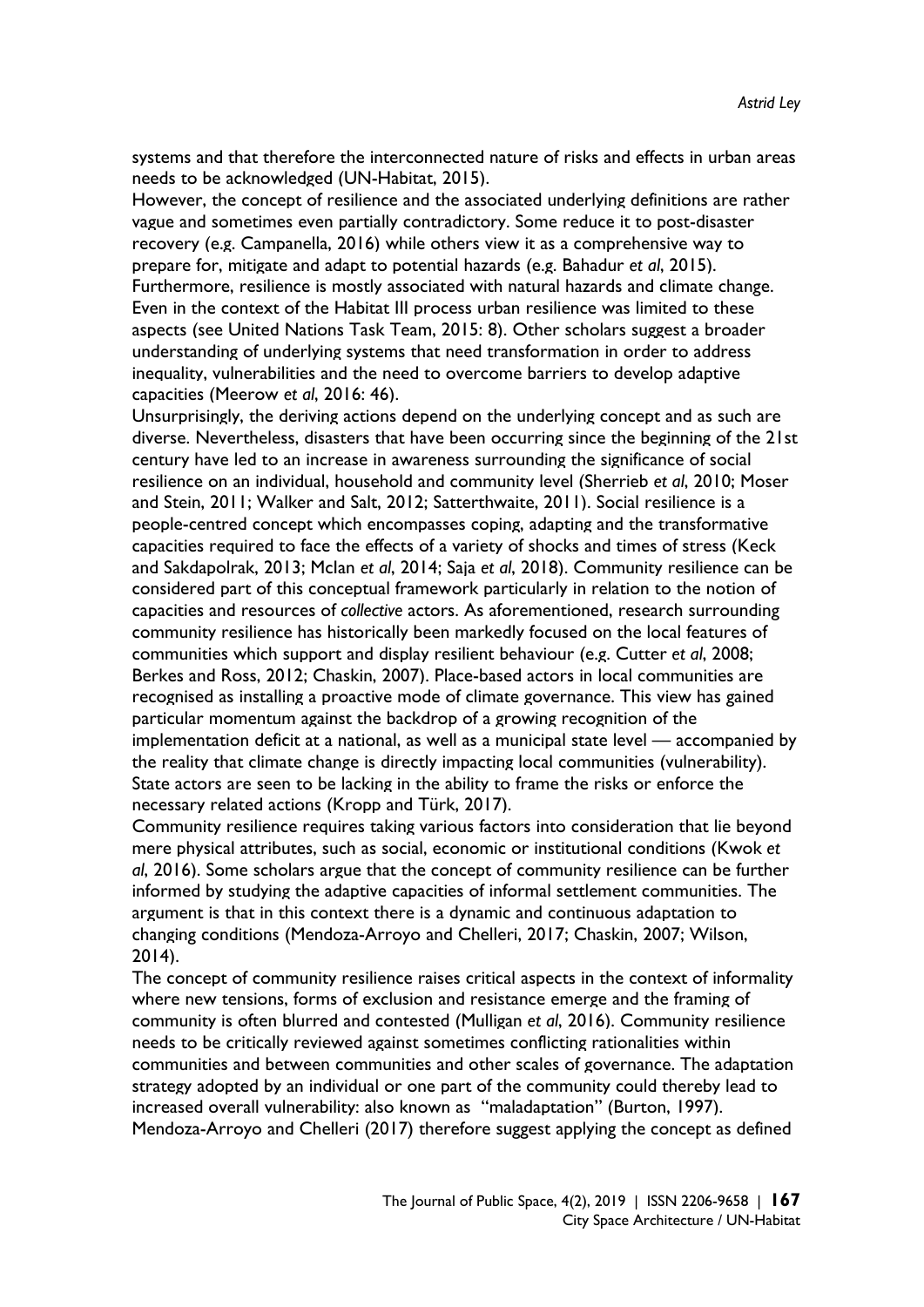by McIean *et al* (2014) who differentiate social resilience according to six attributes: (1) knowledge and skills, (2) community networks, (3) people's attachment to places, (4) community infrastructures, (5) diverse and innovative economies and (6) engaged governance. As one component of social resilience, community networks in particular looks in to relationship-building between individuals and communities. Similarly, but more comprehensively, Saja *et al* (2018) offer a social resilience framework based on previous frameworks. The inclusive framework outlines five dimensions (social structure, social capital, social mechanisms, social equity, and social belief) as well as corresponding characteristics and indicators.

# **Public Space as Catalyst for Community Resilience**

The importance of place-based social networks in the context of climate change can be well illustrated by the 1995 Chicago heat wave during which the poor, African-American urban communities suffered the highest mortality rates. Surprisingly, a study conducted by Klinenberg (2002) showed that one of these poor communities in particular experienced comparably very low mortality rates, and thus proved to be an exception. The explanatory factor is that the public spaces present in the community, such as sidewalks and parks, played a significant role in enabling social contact between residents and thereby crucial support for vulnerable members of the community, the result of which was a reduction in the likelihood of heat-related deaths. Similarly, the significance of access to places that enable social contact could also be observed during Hurricane Sandy in New York City in 2012 and during Hurricane Katrina in New Orleans in 2005. Therefore, in her article "Resilience Is About Relationships, Not Just Infrastructure" Sarah Goodyear (2013) stressed: "As cities prepare for climate change in earnest, they're going to need to harden infrastructure, change building patterns, and overhaul government emergency procedures. But they're also going to have to put a greater value on the human connections that can be found in walkable neighbourhoods where people know each other and support local businesses."

Although public spaces seemingly play an important role in community resilience, the Charter of Public Space highlights the physical rather than the social dimension of public space with regards to mitigation and adaptation strategies to combat climate change. It specifically outlines a) its role in regulating environmental change (e.g. microclimates in public spaces), for increased environmental protection (e.g. of river banks) and the lowering of environmental risks, and b) the need to use public spaces for rebuilding initiatives in the wake of disaster events (UN-Habitat 2016: 129). Consequently, placebased approaches to community resilience are often related to the local techno-physical conditions of public space. The function of public space as a place which encourages social-contact receives more recognition when it comes to addressing urban development challenges in general.

Klaus Selle (PT, 2017) and Carmona *et al* (2003) define spaces for social interaction that enable incidental social contact as "public useable space". This definition can also entail privately-owned spaces that are open for public use and accessible in principle (however not always in practice). In the context of informal settlements, the idea that public space provides a "living room" that allows for social interaction, and encourages identification and feelings of belonging — along with the associated social and economic benefits for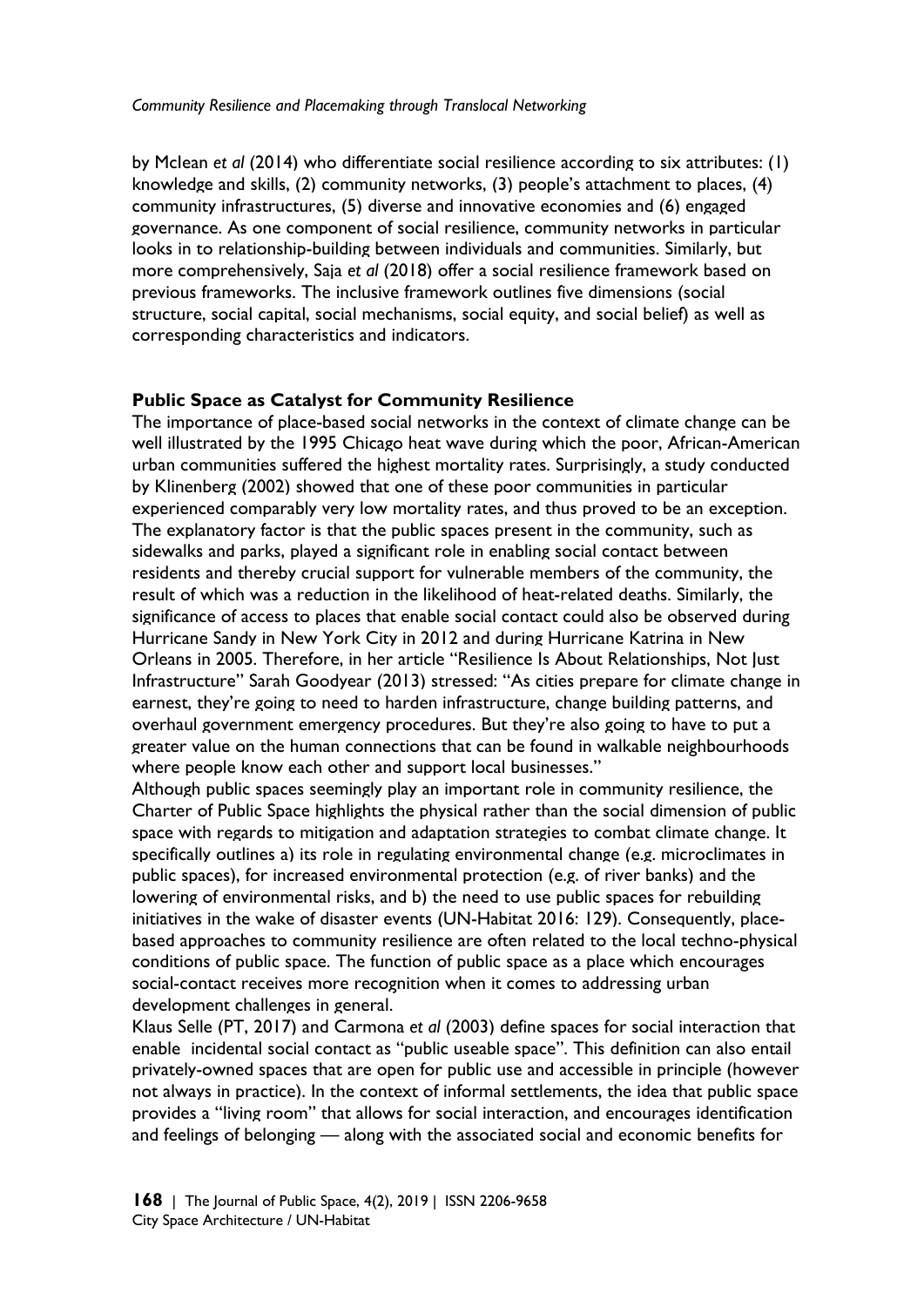vulnerable communities in dense living environments — has been particularly emphasised (UN-Habitat, 2016: vii). This understanding resonates with the conceptualisation of community resilience. Consequently, "placemaking" can be understood as a community resilience effort, as both processes indicate collaborative action in the public realm with the aim of strengthening social ties beyond physical infrastructure and the confines of urban design. Related public space-led approaches to "slum upgrading" take their starting point in public space, often in streets, when it comes to organising communities. While participation around issues such as housing is rather complex and conflict-laden, "citizens mobilize over a public space they want to create or maintain" (UN-Habitat, 2016: 21). Thus, in dense environments, public space is seen as a catalyst for upgrading, in addition to civic engagement.

#### **Translocal Connectivity Promotes Community Resilience**

According to both McIean *et al* (2014) and Saja *et al* (2018), community networks are one of the key attributes of social resilience. Studies indicate that a) well-organised communities are better prepared for both the occurrence of disaster events and their aftermath (UN, 2014; Rahman and Kausel, 2013) and b) community relationship-building is positively influenced by the existence of public space that allows for social contact. The importance of existing local networks is by now recognised in the scientific literature (Twigg and Mosel, 2018; Satterthwaite, 2011). What has been less included in studies on community and social resilience, and public space and placemaking, is the critical role of that connectivity plays beyond localities. For instance, the inclusive social resilience framework drawn up by Saja *et al* (2018) details a set of characteristics that focus on social cohesion, social support and social networks under the sub-dimension 'social capital'. Under 'social networks', three indicators which measure the resilience of social networks to disasters are provided, they are: civic engagement, civic organisations and volunteerism (Saja *et al* 2018: 868). None of these indicators pay particular attention to initiatives beyond locality.

Similarly, definitions of public space often encompass both physical and non-physical characteristics. Both characteristics are rather following a particular understanding of public space in terms of locality and "community of place" (Gerson *et al*, 1977). Among the non-physical characteristics, particular mention is made only of cyberspace: "Cyberspace, through the internet and social networks, offers new opportunities for virtual encounter and interaction that can lead to the multiplication of 'real' interactions in 'real' space" (UN-Habitat, 2016: 28). This notion can however be contested, as scholars caution that the expansion of social media and digitalisation might also contribute to further social polarisation and exclusion, and instead highlight the need for offline activities for social relations (Harari, 2018). Also missing, is the acknowledgement that public space needs to be understood as a physical phenomenon which is influenced by initiatives, skills and knowledge from across and beyond local territories which are not limited to cyberspace. This will be instrumental in the future when it comes to framing public spaces as loci for encounters, interaction and communication.

The notion that social networks operate beyond the place-based community needs to be taken into consideration for conceptualising community resilience and placemaking. In the aftermath of Hurricane Katrina in New Orleans, it was the Vietnamese-American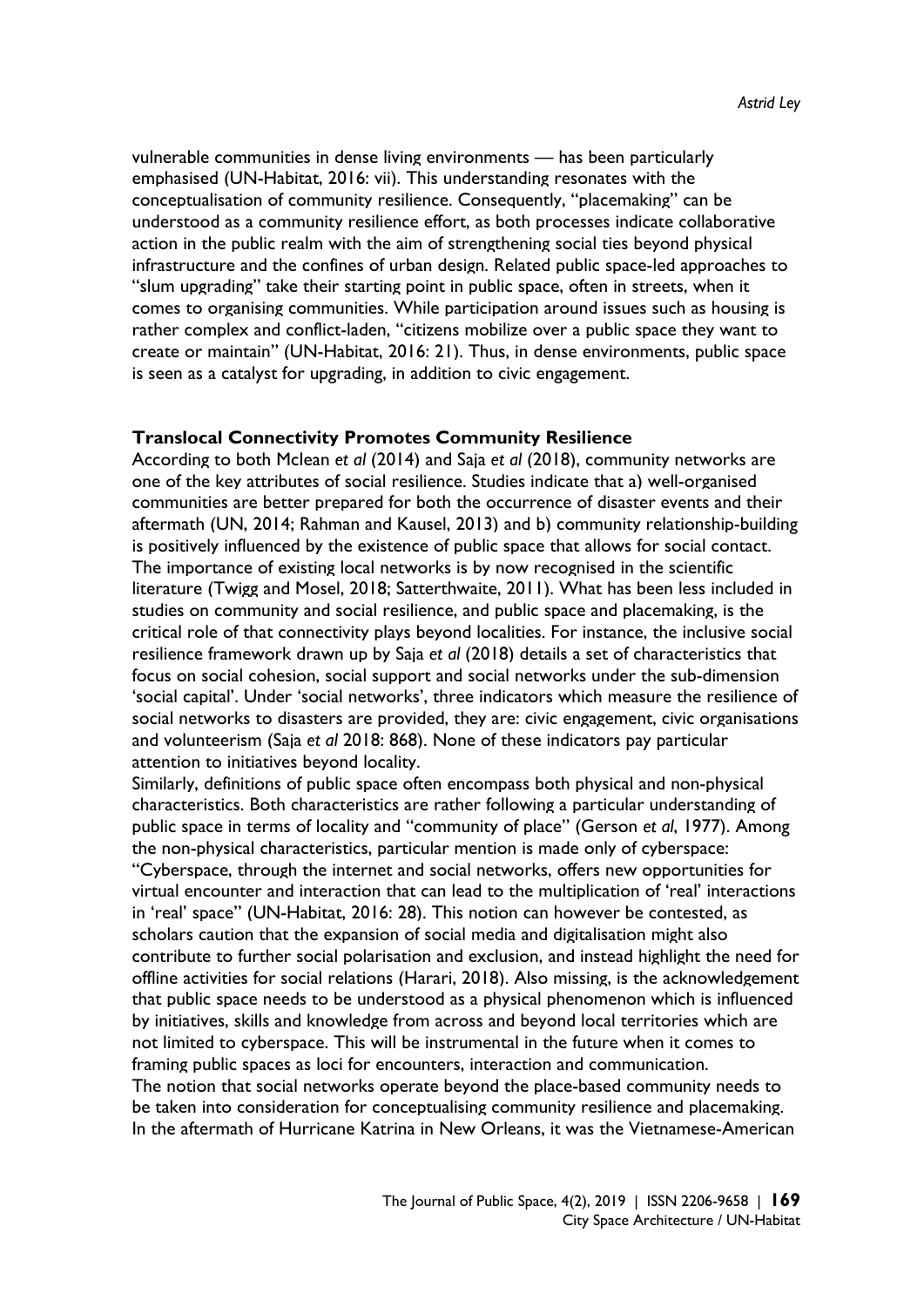community that recovered more quickly, in spite of the fact that it was one of the poorest in the city. Instead of drawing on government resources, this community relied on a globally organised diaspora to financially support the recovery and rebuilding processes (Leong *et al*, 2007). However, communities that had to recover without this kind of network-based financial support – such as the African-American communities – were badly affected. The message here is not to downplay the importance of state intervention, but instead to contribute to an understanding of the key role that relationship-building plays in community resilience, beyond the physical boundaries of localities.

This realisation corresponds to findings in the field of transnational urbanism which highlight that cities are sites of transnational practices both, "from above" (through transnational corporations, global production chains and elites) and "from below" (Smith, 1998). "Transnationalism from below" (Miraftab, 2009) is often studied in terms of how migrants establish transnational links and thereby create "translocalities". The original methodological approach to the area of study was mostly limited to ethnography and to the individual citizen (migrants, creative class) in the city, as the object of study. Migration studies have pushed the envelope on connectedness by framing the links between migrants and their place of origin (e.g. Levitt and Glick Schiller 2004). This debate recently also referred to migration in the face of climate change (migration as adaptation). One critique in the scholarly debate on migration as adaptation is that these studies "tend to take networks for granted, rather than focusing on the way networks evolve over time" (Sakdapolrak *et al* 2016: 86). Sakdapolrak *et al* (2016) posit translocal social resilience as an analytical framework that includes: a) social practices, b) the social constructedness of migration-environment links, and c) connectedness of actors and places. The latter aspect highlights that networks are the basis and outcome of practices that relate to communication and the exchange of resources and ideas. The concept thereby emphasises the role of social actors as embedded in translocal networks, however, without particularly shedding light on the role of collective actors and public spaces as a catalyst for the appearance of translocal connectedness in the first place.

A different kind of attention has recently been paid to organised, place-based collective civil society actors, their cross-boundary networks and their respective methods for improved mobility of resources. Here, the civil society discourse – in particular the scholarly debate around urban social movements – goes beyond the individual and takes the importance of the globalising context into account in relation to organised actors. What is indicated here is a trajectory from a micro-level activity to macro-level activism (Gaventa and Tandon, 2010; Sassen, 2004).

Practices that take place in civil society and within networks are often locally rooted, but at the same time they also form part of translocal and transnational exchange processes. Transnational networks of urban poor have hardly been focused upon in respect of improving living conditions. The activities promoted by Shack/Slum Dwellers International (SDI) and the Asian Coalition for Housing Rights (ACHR) are illustrative examples as both organisations represent transnational alliances between local federations and support Non-Governmental Organizations (NGOs). Their underlying local-global practices include collective processes of mappings and enumerations in informal settlements involving peers from other countries, group savings that not only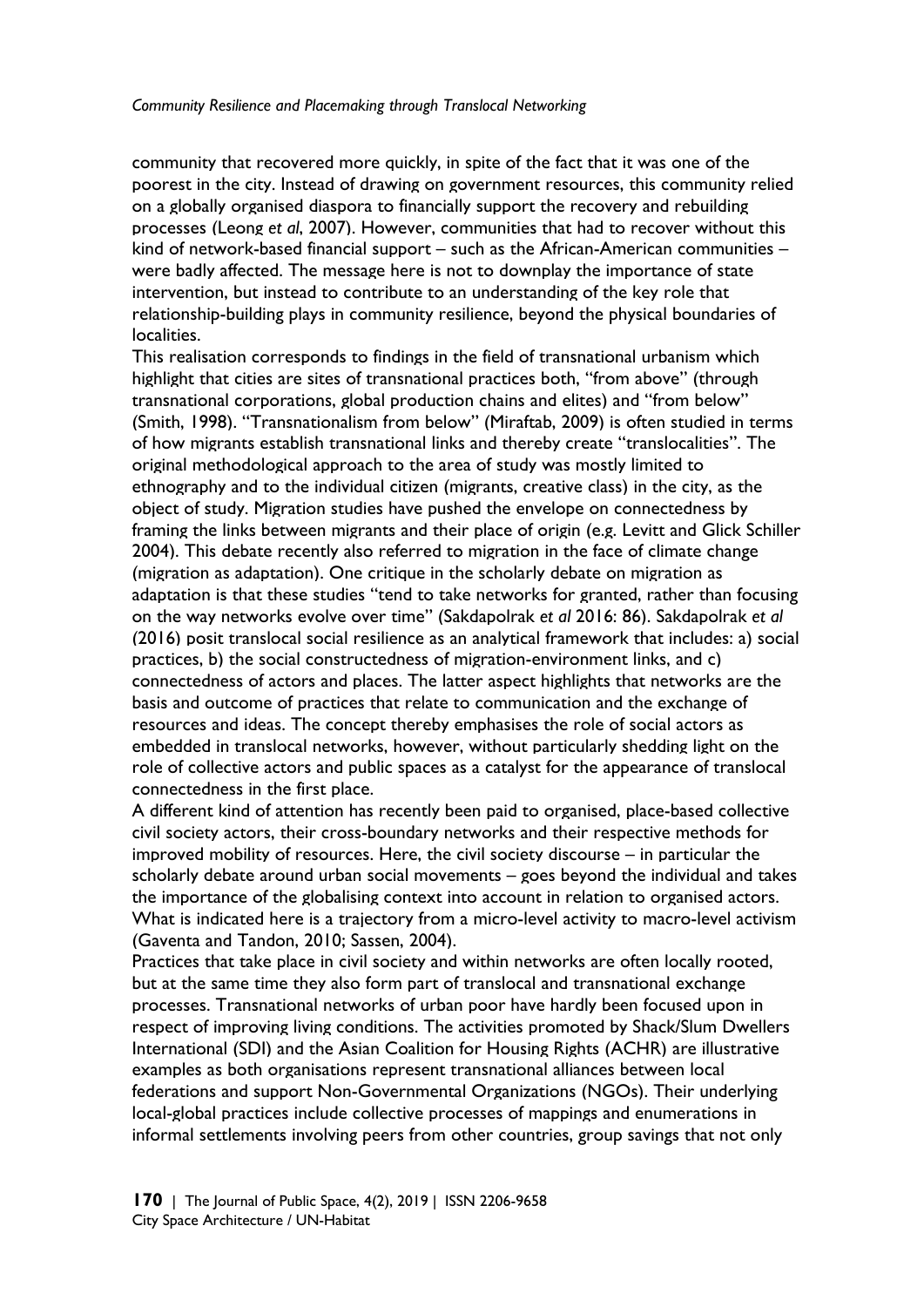allow for local loan distribution, but scale up to national and international funds as well as exchanges of federation members across space to support and learn from one another. All these strategies are meant to strengthen interaction amongst individual members and federations as well as to secure relations to the state and international agencies. In particular, the approach adopted by the ACHR takes examples of public space upgrading, such as the cleaning of river banks in informal settlement communities, as a starting point for organising local communities which allows for a more comprehensive form of upgrading to emerge.



*Fig. 1. An upgraded river bank in the Ban Bua channel community, Bangkok, Thailand. Source: Ley, 2013.*

The locally rooted and internationally networked processes such as the river upgrading in Bangkok highlight two important aspects for community resilience and placemaking: firstly, urban poor networks with a translocal and transnational scope can leverage critical negotiation power and thereby receive recognition as partners in urban development and secondly, the re-adjustment of the interface between government and civil society can lead to more collaborative forms of urban governance (Herrle *et al*, 2015). To what extent are these new actor constellations of importance when it comes to resilience, for example in the case of natural hazards and the emergence of risks related to climate change?

# **Learning from Thailand and The Philippines**

Organised communities in Asia are accustomed to facilitating responses to multiple risks and vulnerabilities. They create alliances and support recovery actions led by the local authorities, and overcome hazards and disasters. Well-organised community networks are therefore increasingly involved in recovery processes in the wake of disasters.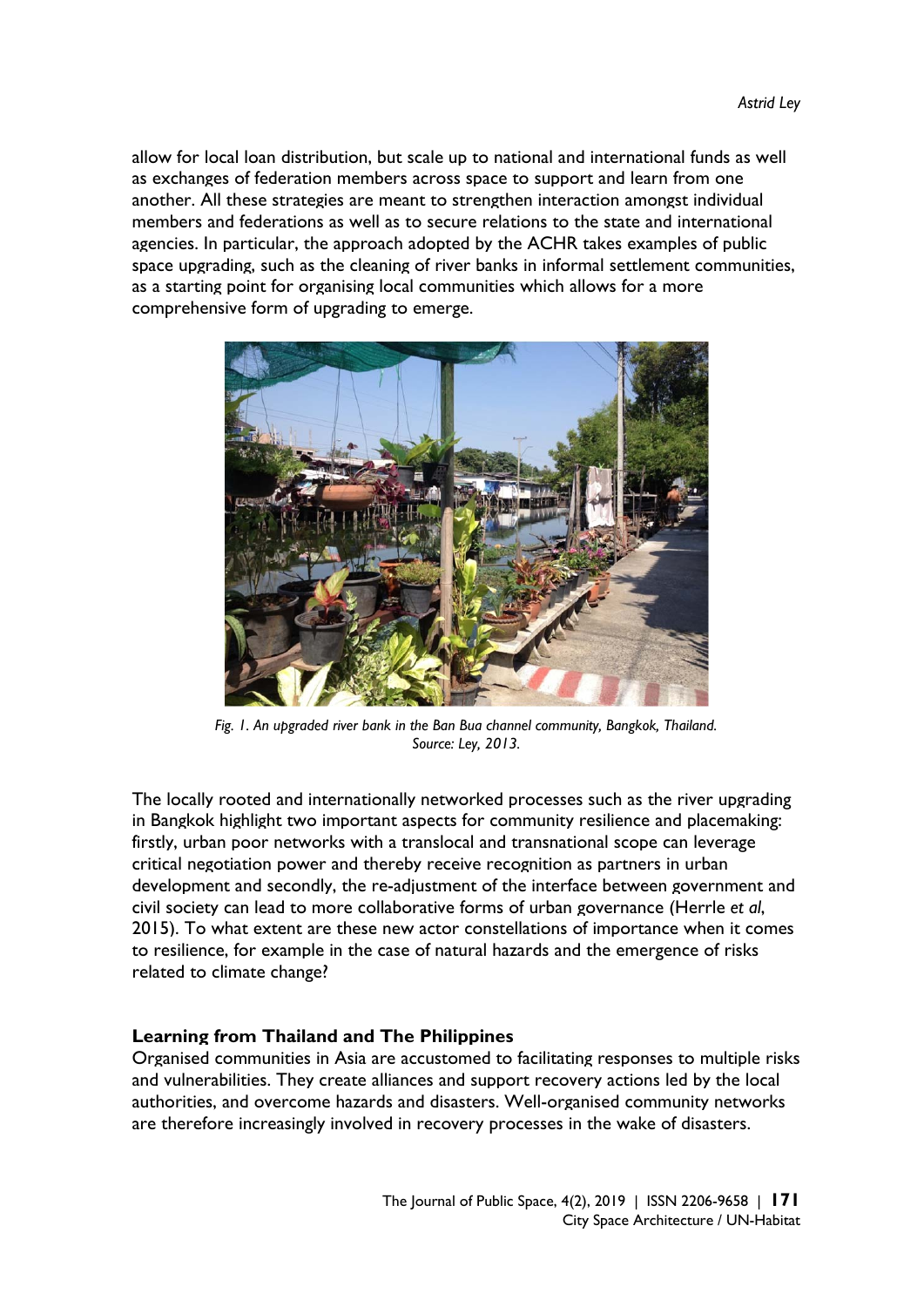#### *Community Resilience and Placemaking through Translocal Networking*

These collective actions are embedded in transnational networks such as SDI or the ACHR. A cornerstone of this recovery philosophy is the framing of communities as "agents for change" and not relief-dependent victims; in addition to embedding the understanding that rebuilding ought to be centred around residents' livelihoods and not merely around the rebuilding of physical shelters (Archer and Boonyabancha, 2011).



Fig. 2. Community meeting with ACHR members in attendance, Bangkok, Thailand. *Source: Fokdal 2013.* 

The 2004 Indian Ocean tsunami hit around 3300 settlements along the coast of South and Southeast Asia, killing 350.000 people and leaving another 2.5 million homeless. Furthermore, conventional disaster relief efforts were characterised by a lack of coordination and a top-down approach that undermined people's initiative. Against this background, the ACHR attempted to strengthen the collective capacities of affected communities for the purposes of disaster rehabilitation, and beyond.

In Thailand for instance, communities that were affected by the aforementioned tsunami linked their activities and exchanged their experience around how each of them has managed the rehabilitation process. Through face-to-face meetings, innovative ideas or solutions could be transferred rapidly. Each province has now set up a network of tsunami-affected communities, to support one another in negotiating with the state and managing their own funds.

One important aspect of their preparedness was that many of these communities had already organised themselves for such an event, prior to the disaster (personal communication Celine D'Cruz, ACHR, April 2017). The Community Planning Network in Southern Thailand for instance had already established horizontal learning between communities as a mode of operation. After the tsunami, they supported relief operations as well as negotiations in opposition to evictions. Some of these networks were born out of specific issues. One of these issue-based networks is the boat-building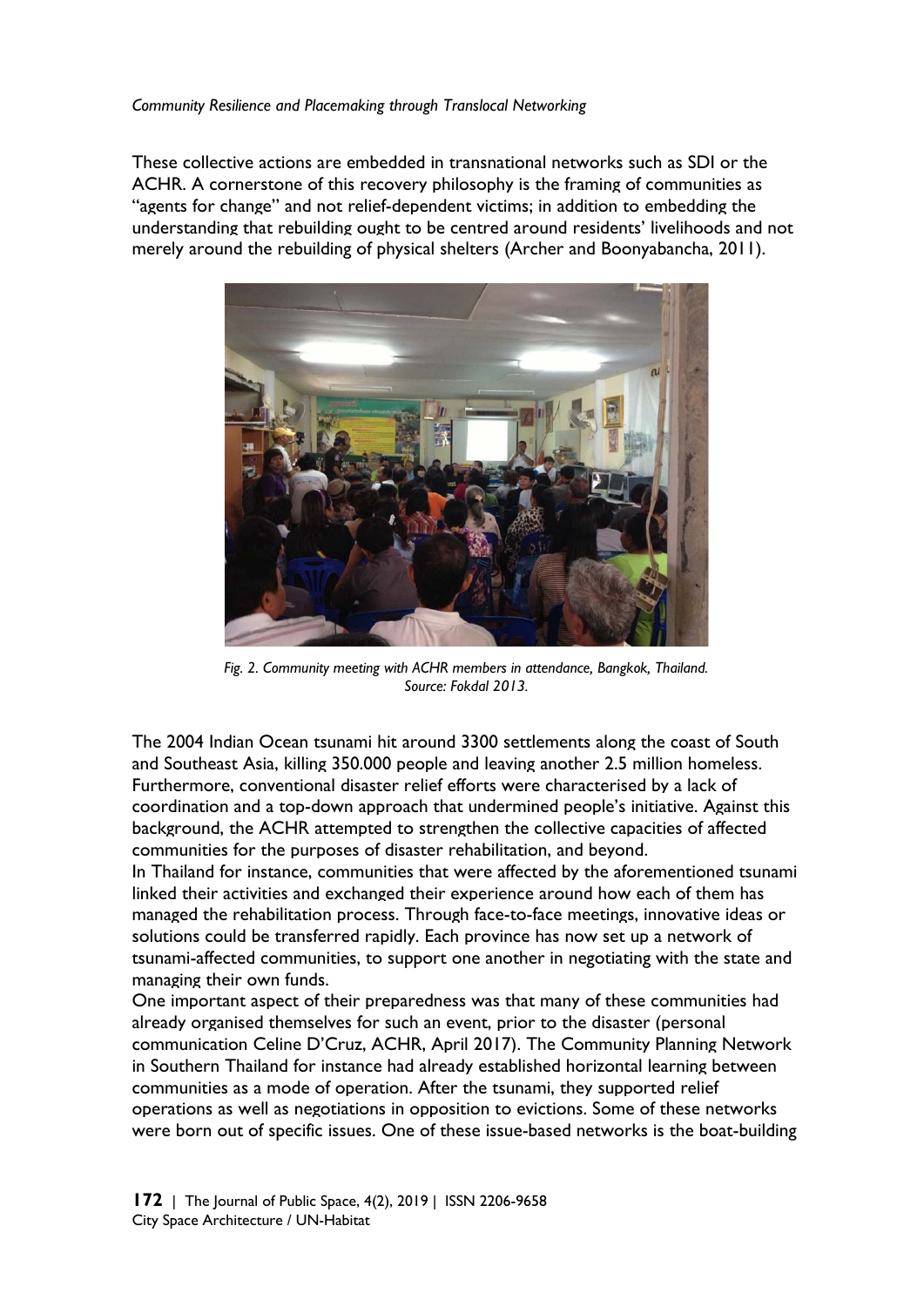network, which helps to ensure that communities don't have to wait for government compensation but are provided with immediate and flexible mutual support in negotiations and the boat-building skills necessary in order to begin restoring livelihoods. On a more strategic level, communities facing evictions joined forces to resolve land conflicts.

Collective management is also exercised in regards to pooling financial resources. In conventional disaster relief processes, households compete individually against one another for scarce resources. In the Philippines, the Homeless People's Federation (HPFP) engaged existing saving groups or initiated new saving programs to secure the down payments of loans and to top up donor finances (Archer and Boonyabancha, 2011). This is not only of importance with regards to disasters, indeed almost half of the urban population resides in informal settlements which have scarce access to basic infrastructure and are characterised by insecure tenure. In response to these conditions, the HPFP strives to unite these communities across the country, to address these deficiencies.

In the wake of the 2009 Typhoon Ketsana, the federation issued house repair loans at the community level, thereby initiating a collective process in terms of construction management. Moreover, the collective nature of the process facilitated a rapid loan repayment, hence the original amount of 20.000 USD could be loaned three times and support households across the country in the worst affected urban areas of Quezon City, Muntinlupa and Bulacan (ACHR, 2014).

This is not to say that communities' capacities and collective activities are somehow substituting the role of the state. But these communal efforts do form part of a larger framework that brings both top-down and bottom-up initiatives and capacities together. City level forums are such platforms for mutual learning on the theme of collaboration and it is in this way that organised communities need to build on their capacity to engage with local governments. One such approach to finding alternative solutions during negotiations is to use instruments such as data collection in informal settlements, and information that is not available to local government urban planners.

Another approach is to use housing exhibitions that showcase the use of sustainable materials, local labour and safe building techniques to decision-makers. For instance, after Typhoon Frank hit the Philippines in June 2008 which flooded 80% of the City of Iloilo and affected 53.000 families (HPFP, 2009), the Homeless People's Federation Philippines (HPFP) identified a relocation site in San Isidro to showcase an alternative rebuilding approach.

One scale-up tactic of these alternative approaches is to invite political decision-makers along on exposure trips. For instance, the mayor of Camalig — a municipality where federation groups were relocated after the 2008 typhoon — was taken to the City of Iloilo for a peer-to-peer exchange with the city's mayor, to learn about the process of bringing federation and city council together for a city-wide strategy (d'Cruz, 2009). These kinds of community-led responses are communicated on a translocal scale through exposure visits, peer-to-peer exchanges and publications. Forms of horizontal learning facilitate a people-centred resilience process whereby connected communities consult one another and jointly stand against the implications of top-down planning. For instance, many communities faced the threat of evictions after the 2004 Asian tsunami when governments, such as Thailand, introduced coastal regulation zones and thereby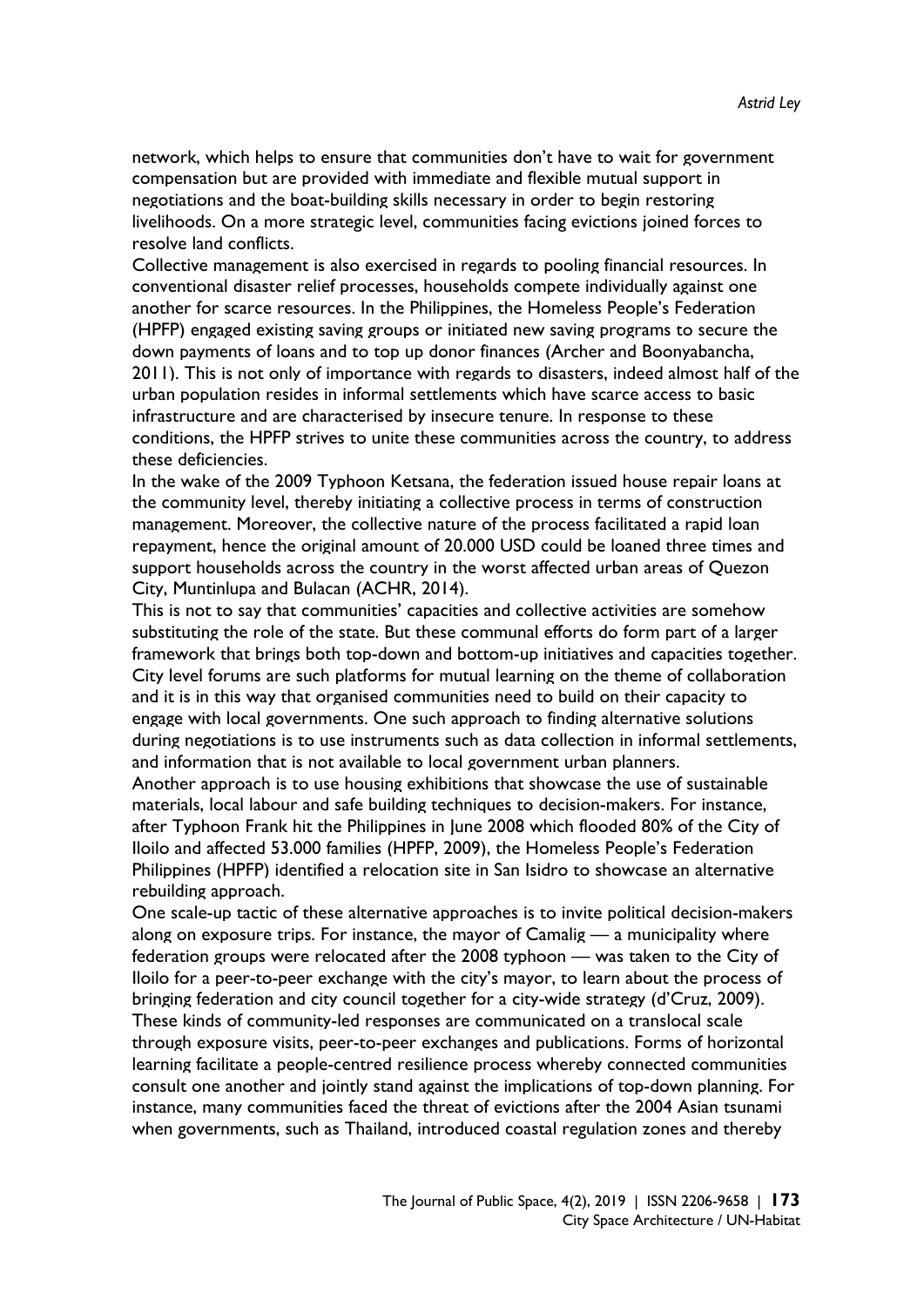*Community Resilience and Placemaking through Translocal Networking* 

hindered the affected communities' efforts to return. Networking opened the door for displaced communities that resided on coastal land to negotiate government land rights issues (ACHR, 2006).



*Fig. 3. Housing exhibition at the San Isidro relocation site, Iloilo City, the Philippines. Source: Fokdal 2013.* 

Translocal connectivities are, however, not free of critique. The capacity of the urban poor to organise transnationally is disputed. Rather, transnational activities are considered to be of further burden on these already vulnerable groups (Pithouse, 2012). The implementation of such relationship-building beyond the locality only makes sense for communities if it is of relevance to the local context. In the context of the ACHR it is seen as a complementary strategy for otherwise place-based communities whose trust and opportunity for knowledge production and engagement with the state is based on proximity.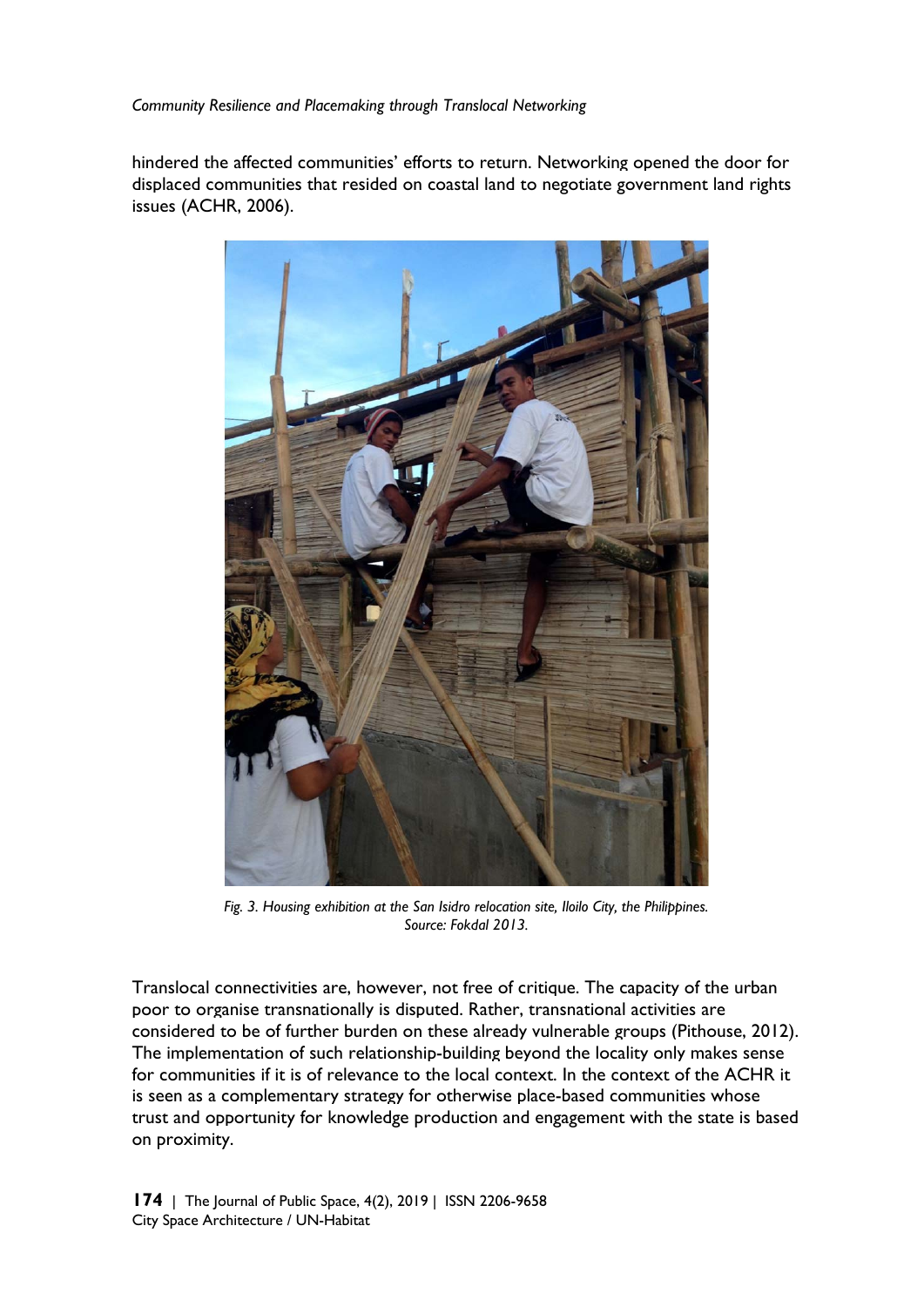*Smaller geographies and constituencies support the principle that relationships matter, makes it possible to engage qualitatively with the nature of power, keeps the knowledge produced relevant to engage with the local politics and allows communities to go at their pace. I am learning that going global is not necessarily all good and actually jeopardizes the principles besides being more expensive. Global makes sense as long as it is deeply relevant to the local.*

(personal communication with Celine d'Cruz, May 2018)

#### **Conclusion**

Prior organisation within individual communities and establishing connectivity beyond singular localities – sometimes on a national or even international level — need to be taken into consideration as significant aspects of community resilience and placemaking. Prior organisation is of significance because this is an important precondition for ensuring capacities for resilience before, during and after a crisis. Public space can be seen here as a catalyst for social interaction and joint activities. It facilitates community mobilisation and organisation before entering more complex community upgrading. Also of significance is the issue of connectivity between collective actors. The focus here is on translocal and transnational networks of urban poor, particularly around improving their livelihoods and in addition, settlements in Asia that mobilise members (often around the issue of public space upgrading), generate knowledge and facilitate the mobility of knowledge through a re-scaling of their established practices. This localglobal activism is a new phenomenon which offers some initial indications as to its potential to influence community resilience in particular, and public space more generally.

The translocal community networks in Thailand and the Philippines have shifted their focus from individual households to collective management strategies as a long-term solution. This also illustrates how communities are networking beyond the scope of rebuilding physical shelters and instead seeking a posits their livelihoods as the main focal point. Moreover, this translocal peer-to-peer support system seems to address some critical issues such as giving a stronger voice to disaster affected communities to express their needs to other actors.

Nevertheless, two challenges must be considered. Firstly, as with any community process and related discourses around social capital there needs to be a critical assessment as to whether or not these activities ultimately lead to the exclusion of groups who are outside the networks (Twigg and Mosel 2018: 12). This also applied to translocal community resilience and placemaking. Secondly, community-led processes with a focus on translocal network-building need to build on capacities and investments in terms of time to mobilise and establish relationships. However, this often overburdens already vulnerable communities and stands in stark contrast to the rapid response agenda favoured by many donors in post-disaster situations (Archer and Boonyabancha, 2011).

In addition to community resilience and placemaking, translocal activities need to be considered as a complementary strategy capable of creating synergies, to the responsibilities and efforts of other actors for achieving a state of overall resilience in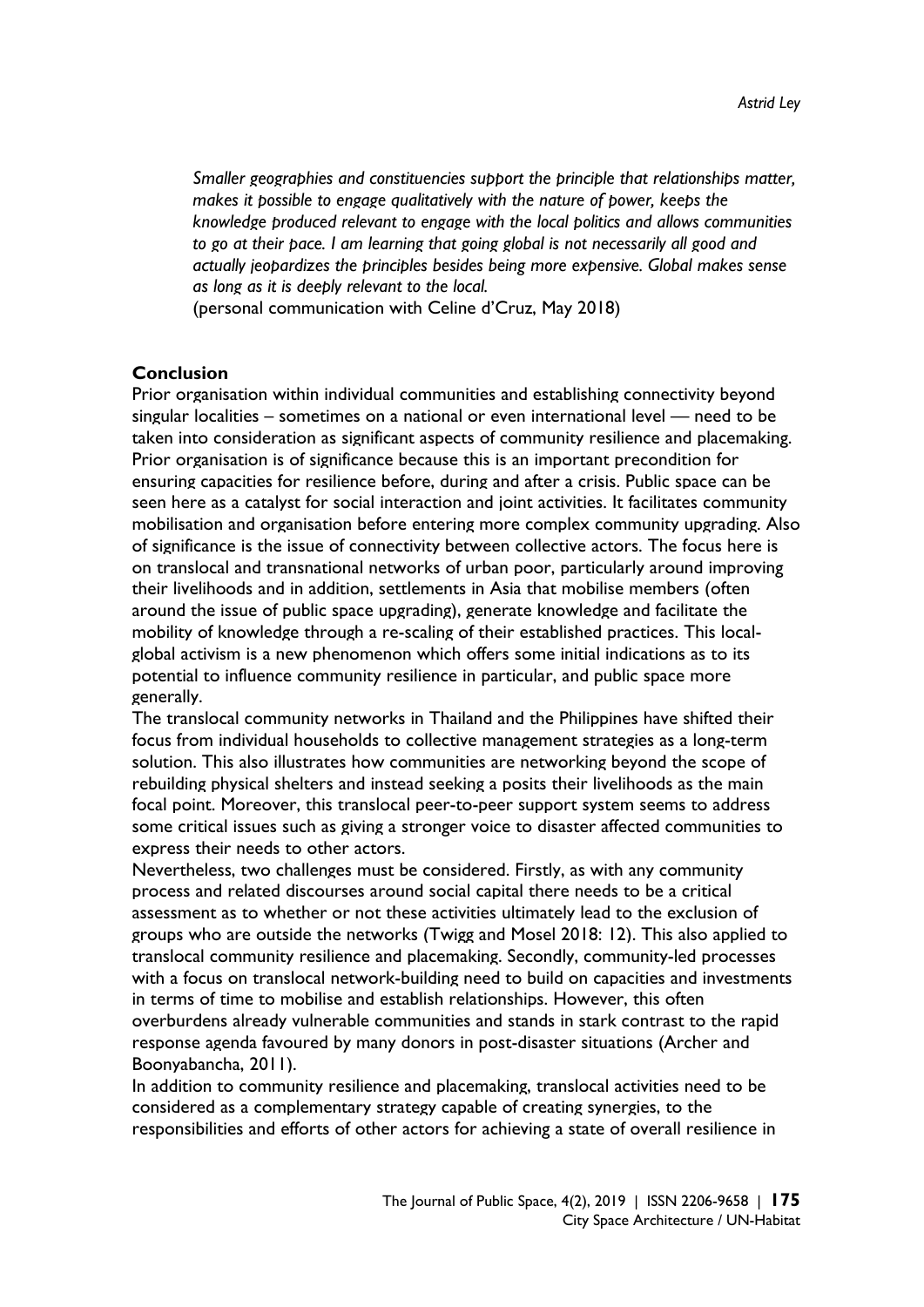cities, and be further acknowledged in global policy related to public space. Until now, translocal activities have been overlooked in favour of pro-active community involvement and the ability to be resilient in public spaces.

## **Acknowledgment**

The article draws on findings of research conducted with a focus on transnational connections of urban poor (Herrle et al 2015) and an expert group workshop on "Collective action and resilience in emerging city regions" organised at the University of Stuttgart in April 2017. A shorter and earlier version was published as a conference proceeding – see: Ley, A.: Translocal networking as a cornerstone for community resilience: Activities by the Asian Coalition of Housing Rights (ACHR), International Forum on Urbanism Conference "Reframing Urban Resilience Implementation", Barcelona, December 2018,

https://sciforum.net/manuscripts/5996/manuscript.pdf (accessed 09. August 2019). I would like to thank Celine d'Cruz from the Asian Coalition for Housing Rights and Josefine Fokdal from the University of Stuttgart for their constructive comments concerning early versions of the manuscript.

#### **References**

- Appadurai, A. (1996). *Modernity at large: cultural dimensions of globalization*, Minneapolis: Minnesota Press.
- Archer, D. and Boonyabancha, S. (2011). 'Seeing a disaster as an opportunity- harnessing the energy of disaster survivors for change', *Environment and Urbanization*, 23(2), 351-364.
- Asian Coalition for Housing Rights (ACHR) (2014). 'Homeless People's Federation Philippines in 15 cities and 6 disaster-hit areas', in *Cities in Asia*, Fifth Yearly Report of the Asian Coalition for Community Action Program, 215, 41.
- Asian Coalition for Housing Rights (ACHR) (2006). 'The Power of People's Networks: Vulnerable communities find that linking together in different ways allows them to do all kinds of things they could never do in isolation', *Tsunami Update*, 5, available: http://www.achr.net/upload/downloads/file\_22122013021601.pdf [accessed 29 Sept 2019].
- Bahadur, A., Lovell, E., Wilkinson, E., Tanner, T. (2015). 'Resilience in the SDGs: Developing an indicator for Target 1.5 that is fit for purpose', *ODI briefing papers*, August 2015, available: https://www.odi.org/sites/odi.org.uk/files/odi-assets/publications-opinion-files/9780.pdf [accessed 29 Sept 2019].
- Berkes, F., Ross, H., (2012). 'Community Resilience: Toward an Integrated Approach', *Society & Natural Resources*, 26(1), 5-20.
- Burton, I. (1997). 'Vulnerability and adaptive response in the context of climate and climate change', *Climatic Change*, 36(1-2), 185-196.
- Campanella, T.J. (2006). 'Urban resilience and the recovery of New Orleans', *Journal of the American Planning Association,* 72(2), 141–146.
- Carmona, M., Heat, T., Oc, T. and Tiesdell, S. (2003). *Public Places, Urban Spaces: The Dimensions of Urban Design*, London: Architectural Press.
- Chaskin, R. J. (2007). 'Resilience, Community, and Resilient Communities: Conditioning Contexts and Collective Action', *Child Care in Practice*, 14(1), 65-74.
- Cutter, S. L., Barnes, L., Berry, M., Burton, C., Evans, E., Tate, E. and Webb, J. (2008). 'A placebased model for understanding community resilience to natural disasters', *Global Environmental Change,* 18, 598-606.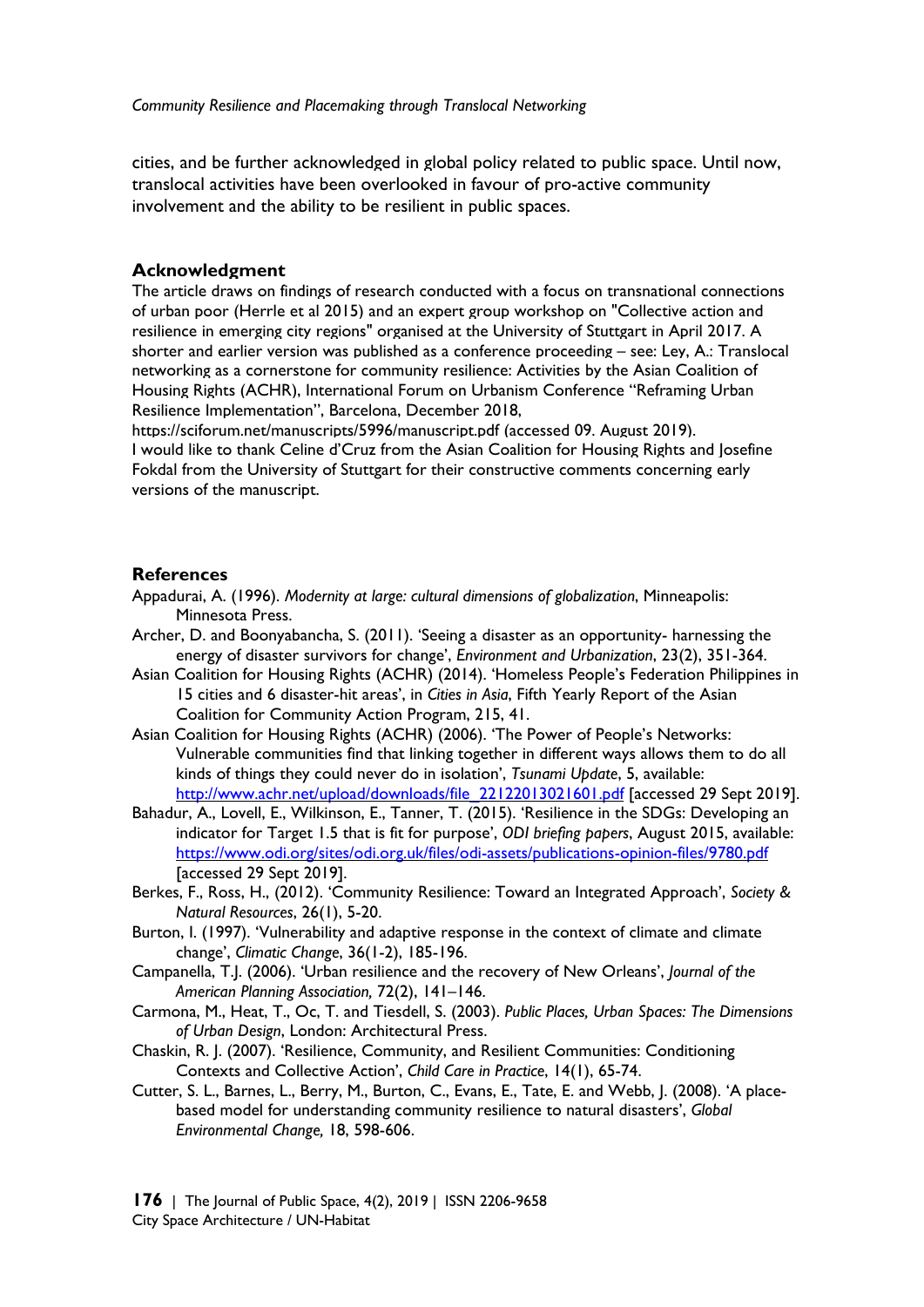- d'Cruz, C. (2009). 'Leadership in urban areas', Tiempo, 72, p. 3-8. Download: http://www.citiesalliance.org/ca/sites/citiesalliance.org/files/CA\_Images/Tiempo\_CelinedCr uz July09.pdf [accessed 01. July 2018].
- Gaventa, J. and Tandon, R. (eds.) (2010). *Globalizing Citizens: New Dynamics of Inclusion and Exclusion*, London: Zed Books.
- Gerson, K., Stueve, A. and Fischer, C.S. (1977). 'Attachment to Place', In Fischer, C.S. *et al* (eds.), *Networks and Places: Social Relations in the Urban Setting*, New York: The Free Press.
- Goodyear, S. (2013) 'Resilience Is About Relationships, Not Just Infrastructure', https://www.citylab.com/environment/2013/01/resilience-about-relationships-not-justinfrastructure/4305/ (accessed 22 August 2019).
- Harari, Y. N. (2018). *21 Lessons for the 21st Century*, London: Jonathan Cape.
- Herrle, P., Ley, A. and Fokdal, J. (eds.) (2015). *From Local Action to Global Networks: Housing the Urban Poor*, London: Ashgate.
- Homeless People's Federation Philippines (HPFP) Thinking City-Wide in Iloilo City, Philippines, Blog http://homelessiloilo.blogspot.com [accessed 06 August 2018].
- Keck, M. and Sakdapolrak, P. (2013). 'What is social resilience? Lessons learned and ways forward', *Erdkunde*, 67 (1), 5-19.
- Klinenberg, E. (2002). *Heat wave: a social autopsy of disaster in Chicago*, Chicago: Chicago Press.
- Krätke, S., Wildner, K. and Lanz, S. (eds.) (2012). *Transnationalism and Urbanism*, Routledge Research in Transnationalism, 25, Routledge: London and New York.
- Kropp C., Türk J. (2017). 'Bringing Climate Change Down to Earth: Climate Change Governance from the Bottom Up', In Esguerra, A., Helmerich, N. and Risse T. (eds.) *Sustainability Politics and Limited Statehood. Governance and Limited Statehood*, Cham: Palgrave Macmillan, 179-210.
- Kwok, A.H., Doyle, E.E.H., Becker, J., Johnston, D. and Paton, D. (2016). 'What is "social resilience"? Perspectives of disaster researchers, emergency management practitioners, and policy makers in New Zealand', *International Journal of Disaster Risk Reduction,* 19, 197– 211.
- Leong, K. J., Airriess, C.A., Li, W., Chia-Chen Chen, A. and Keith, V.M. (2007). 'Resilient History and the Rebuilding of a Community: The Vietnamese American Community in New Orleans East', in *The Journal of American History*, 94 (3), 770-779.
- Maclean, K., Cuthill, M., and Ross, H. (2014). 'Six attributes of social resilience', *Journal of Environmental Planning and Management*, 57(1), 144-156.
- Meerow, S., Newell, J.P. and Stults, M. (2016). 'Defining Urban Resilience: A review', in *Landscape and Urban Planning*, 147, 38–49.
- Mendoza-Arroyo, C. and Chelleri, L. (2017). 'The Potential of Community Resilience in Unveiling Social-Economic Dynamics for Informal Settlement Up-Grading', in: Tieben, H., Geng, Y. and Rossini, F. (eds.) *The Entrepreneurial City*, 10th conference of the International Forum on Urbanism (IFoU), Rotterdam: International Forum on Urbanism (IFoU), 169-180.
- Miraftab F. (2009). 'Insurgent Planning: Situating Radical Planning in the Global South', *Planning Theory*, 8 (1), 32-50.
- Moser, C. and Stein, A. (2011). 'Implementing urban participatory climate change adaptation appraisals: a methodological guideline', *Environment and Urbanization*, 23(2), 463–485.
- Mulligan, M., Steele, W., Rickards, L., and Funfgeld, H. (2016). 'Keywords in planning: what do we mean by 'community resilience'?' *International Planning Studies*, 21(4), 348–361.
- Pithouse, R. (2012). 'Move from and not on the Occult Zone (Where the People Dwell): An Argument for the Political Priority of Solidarity with Popular (and Largely Situated) Mobilization by the Poor over Transnational Organization by Civil Society', in: Krätke, S.,